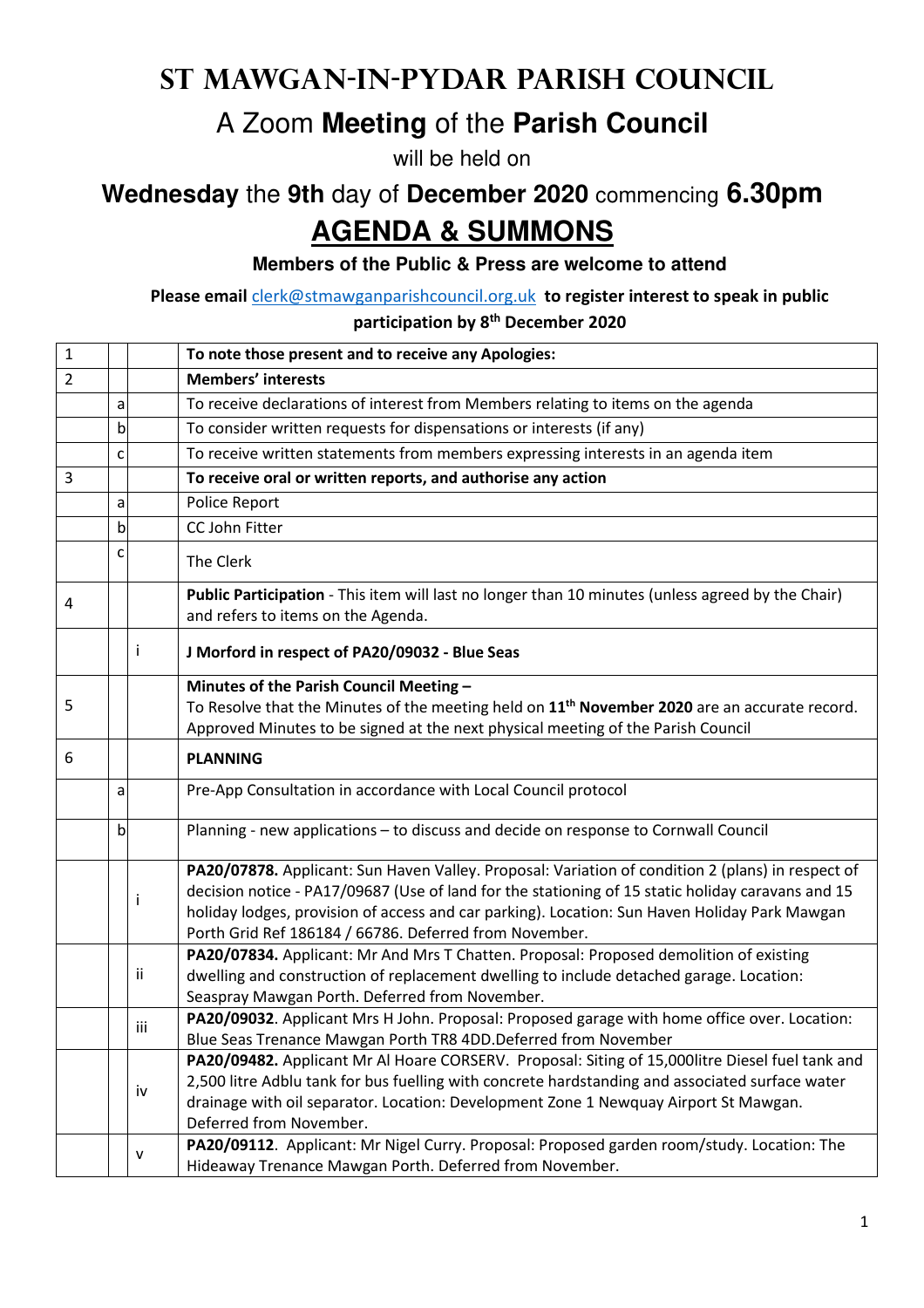|   |   |      | PA20/08097. Applicant Dean Robson. Proposal: Retrospective change of use of land to domestic        |
|---|---|------|-----------------------------------------------------------------------------------------------------|
|   |   |      | curtilage by extending the red line boundary of the existing 'ranch' development to allow the       |
|   |   | vi   | construction of a garage/office space and pool. Location: The Ranch Mawgan Porth. Deferred          |
|   |   |      | from November.                                                                                      |
|   |   |      | PA20/07675. Applicant: Mr Simon Jaquiss. Proposal Extension of existing balcony. Location: 2        |
|   |   | vii  | Mawgan Bay View Mawgan Porth Hill Mawgan Porth.                                                     |
|   |   |      | PA20/09921. Applicant Mrs Tracey Abel. Proposal: First floor extension over existing flat roof      |
|   |   | viii |                                                                                                     |
|   |   |      | with associated terrace. Location Samphire Trenance Mawgan Porth.                                   |
|   |   | ix   | PA20/09930. Applicant Mr & Mrs Harrington. Proposal: Proposed extension and internal                |
|   |   |      | alterations. Location: The Cottage Trevarrian Newquay Cornwall.                                     |
|   |   |      | PA20/10188. Applicant Mark Goddard. Proposal: Demolition of Existing Bungalow, New Build 4          |
|   |   | X    | Bedroom Split Level House. Location: Owls B3276 Between Trenance And Borough Boundary               |
|   |   |      | Trenance Mawgan.                                                                                    |
|   | c |      | To consider planning applications received before meeting                                           |
|   |   |      |                                                                                                     |
|   | d |      | To note Advices and Decisions by Cornwall Council:                                                  |
|   |   |      |                                                                                                     |
|   |   |      | PA19/01468 WITHDRAWN Applicant: Mr Steve Tavener. Proposal: Use of land for the stationing          |
|   |   |      | of 15 static holiday caravans and 15 holiday lodges, provision of access and car parking (re-       |
|   |   |      | submission of Application No. PA17/09687). Location: Land East Of Sun Haven Valley Caravan Park     |
|   |   |      | Mawgan Porth.                                                                                       |
|   |   |      | PA20/04894 APPROVED Applicant: Mary Mitchell. Proposal: Reserved Matters following Outline          |
|   |   | ij.  | Approval PA18/09013 for access, appearance, landscaping and scale. Location: Fair Rising            |
|   |   |      | Trenance Mawgan Porth TR8 4DB.                                                                      |
|   |   |      | PA20/08626 Decided not to make a TPO (TCA apps) Applicant: Mrs Eugenie Walker. Proposal:            |
|   |   |      | Works to trees in a Conservation Area namely T1 & T1a - fell Ash trees with Ash Dieback; T2 - fell  |
|   |   | iii  | Ash trees with Ash Dieback; T3 -fell dead tree (species unknown); T4 - fell diseased Oak; T5 - fell |
|   |   |      |                                                                                                     |
|   |   |      | Ash tree with Ash Dieback; T6 - fell mature Ash tree with Ash Dieback. Location: St Josephs St      |
|   |   |      | Mawgan TR8 4ES.                                                                                     |
|   |   |      | PA20/04678 Granted (CAADs, PIPs and LUs only) Applicant: Mr and Mrs N Lobb. Proposal:               |
|   |   | iv   | Certificate of Lawfulness for the continued use of the Cabin and associated amenity/parking as a    |
|   |   |      | domestic dwelling and its curtilage. Location: The Cabin Little Bre Pen Trevarrian TR8 4AF.         |
|   |   | v    | PA20/05813 APPROVED Applicant: Mrs Angela Hayne. Proposal: Upgrade of Disabled WC and               |
|   |   |      | new pitched roof over. Location: Public Conveniences Penpont St Mawgan.                             |
|   |   | vi   | PA20/07075 APPROVED Applicant: Mr Ray Symons. Proposal: Proposed extension to dwelling.             |
|   |   |      | Location: Sandpipers 1 Gwel An Mor Mawgan Porth.                                                    |
|   |   |      | PA20/08465 APPROVED Applicant: Ms C Wills. Proposal: Proposed replacement pool house with           |
|   |   | vii  | refurbishment of existing swimming pool and associated works. Location: Linden Lea Trevenna         |
|   |   |      | Cross St Mawgan TR8 4HB.                                                                            |
|   | e |      |                                                                                                     |
|   |   |      | 5 day-Protocol for Local Councils                                                                   |
|   |   |      |                                                                                                     |
|   |   |      | Protocol Letter for PA20/03480 Mansel Cottage - deferred from November.                             |
|   |   | Ϊİ   |                                                                                                     |
|   |   |      | Protocol Letter for PA20/02816 Quarry - deferred from November.                                     |
|   | f |      | To discuss planning enforcement issues - to refer any new issues and updates - if any               |
|   |   |      | EN20/01574 - Alleged unauthorised access road. Land South East of Bre Pen Farm (known as the        |
|   |   |      | Ranch), Mawgan Porth Hill, Mawgan Porth.                                                            |
|   |   |      | WORKING GROUPS - to receive reports - circulated prior to the meeting, and agree any necessary      |
| 7 |   |      | action and expenditure:                                                                             |
|   | a |      | Amenities-                                                                                          |
|   |   |      |                                                                                                     |
|   |   |      | St Mawgan toilets - to approve Reef Water Solutions Ltd renewal quote for water testing and         |
|   |   | Ť    | bacteriological control to assist in complying with the statutory obligations for the control of    |
|   |   |      | legionella bacteria in water systems, as outlined in the HSE's ACOP L8 and                          |
|   |   |      |                                                                                                     |